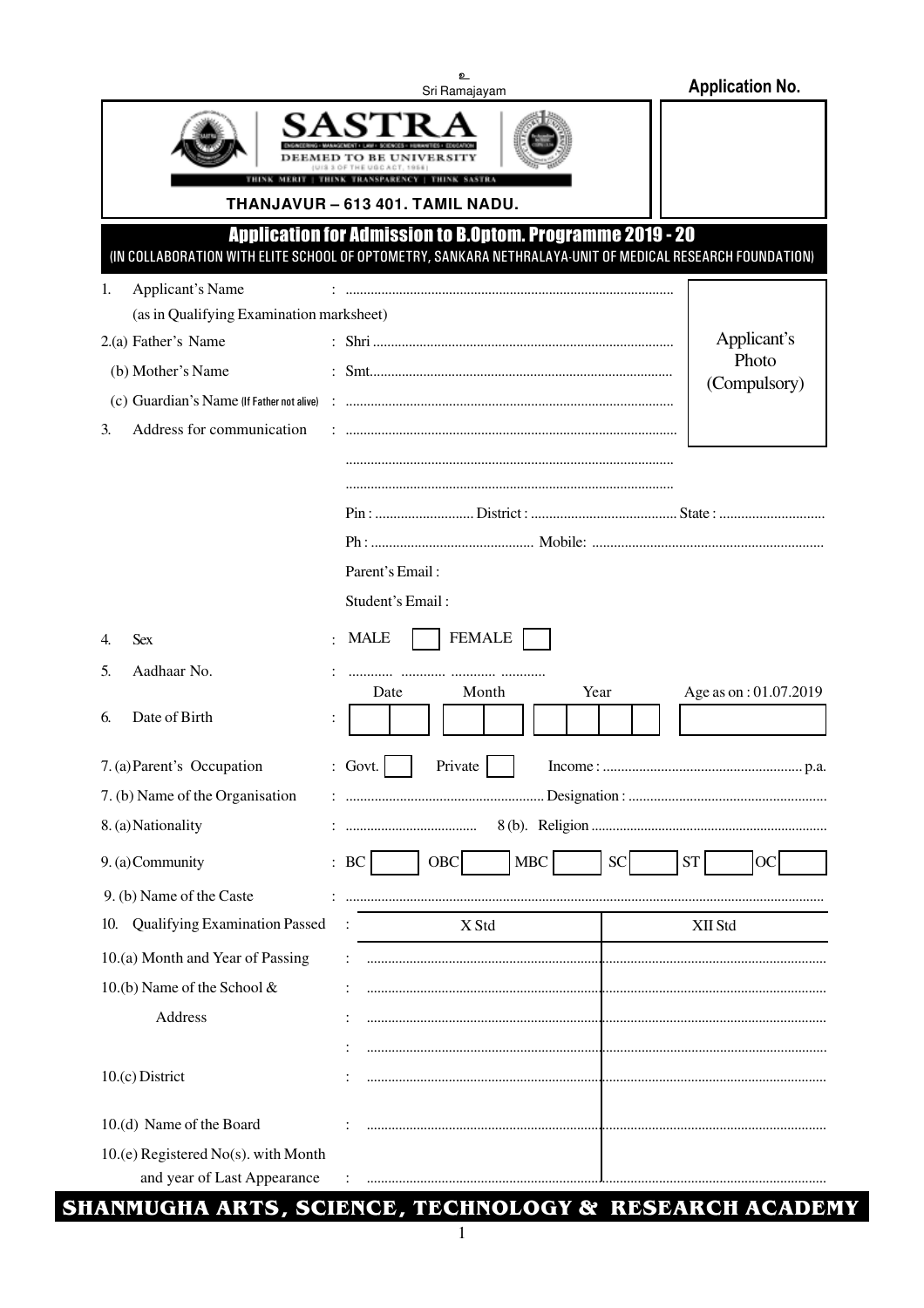#### 11. Marks / Grades obtained :

|  |  | In Higher Secondary School Examinations (+2) |
|--|--|----------------------------------------------|
|--|--|----------------------------------------------|

| Subject                                       | Marks / Grades Scored | Maximum Marks / Grades |
|-----------------------------------------------|-----------------------|------------------------|
| Language: Tamil / Sanskrit / Hindi /          |                       |                        |
| English                                       |                       |                        |
| Mathematics                                   |                       |                        |
| Physics (including practical)                 |                       |                        |
| Chemistry (including practical)               |                       |                        |
| Biology (including practical)                 |                       |                        |
| Zoology (including practical)                 |                       |                        |
| Botany (including practical)                  |                       |                        |
| Elective<br>(specify the Name of the Subject) |                       |                        |
| Total                                         |                       |                        |

Kindly ensure that you submit the application form with +2 marks after the results are announced along with copy of the mark sheet.

#### **Details regarding NEET - 2019**

- i) Name of the student as in NEET 2019
- ii) Roll No. :
- iii) NEET 2019 Result Details:

| Subject       | Marks Scored | <b>Maximum Marks</b> |
|---------------|--------------|----------------------|
| Physics       |              |                      |
| Chemistry     |              |                      |
| <b>Botany</b> |              |                      |
| Zoology       |              |                      |
| Other         |              |                      |
| Total         |              |                      |

| payable at Thanjavur. | For applications download only: Please enclose Demand Draft for Rs. 350/- favouring SASTRA - Deemed to be University |
|-----------------------|----------------------------------------------------------------------------------------------------------------------|
|                       |                                                                                                                      |
|                       |                                                                                                                      |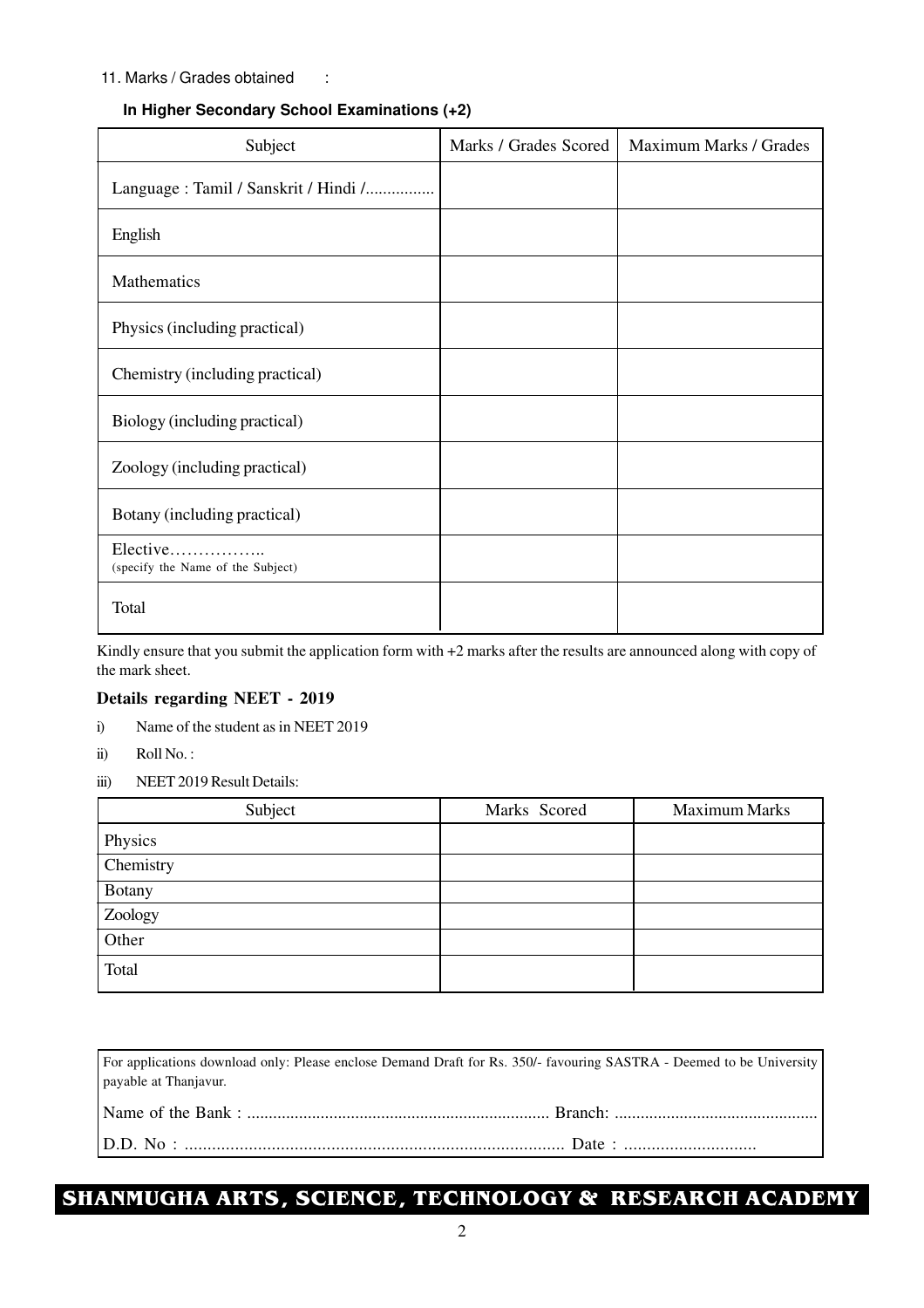#### **JOINT DECLARATION BY THE APPLICANTAND PARENT / GUARDIAN**

I hereby solemnly and sincerely affirm that the statement made and the information furnished by me in the application as also in enclosures thereto submitted by me are true to the best of my knowledge and belief . Should it, however, be found that any information furnished therein is untrue in material particulars or on verification at a later stage, I am liable for criminal prosecution and I also agree to forego my seat in this Institution / for the removal of my name from the rolls of the institution at whatever stage of study I may be at the time of detection of such wrong particulars. I am also fully aware of the general instructions and I am bound by the same.

Place :

Date : Signature of the candidate

I am fully aware of the above declaration and I have understood the same. I agree to the above conditions.

Place:

Date : Signature of the Parent / Guardian

Note: The guardian can execute the above declaration, only if **both the parents are not alive**.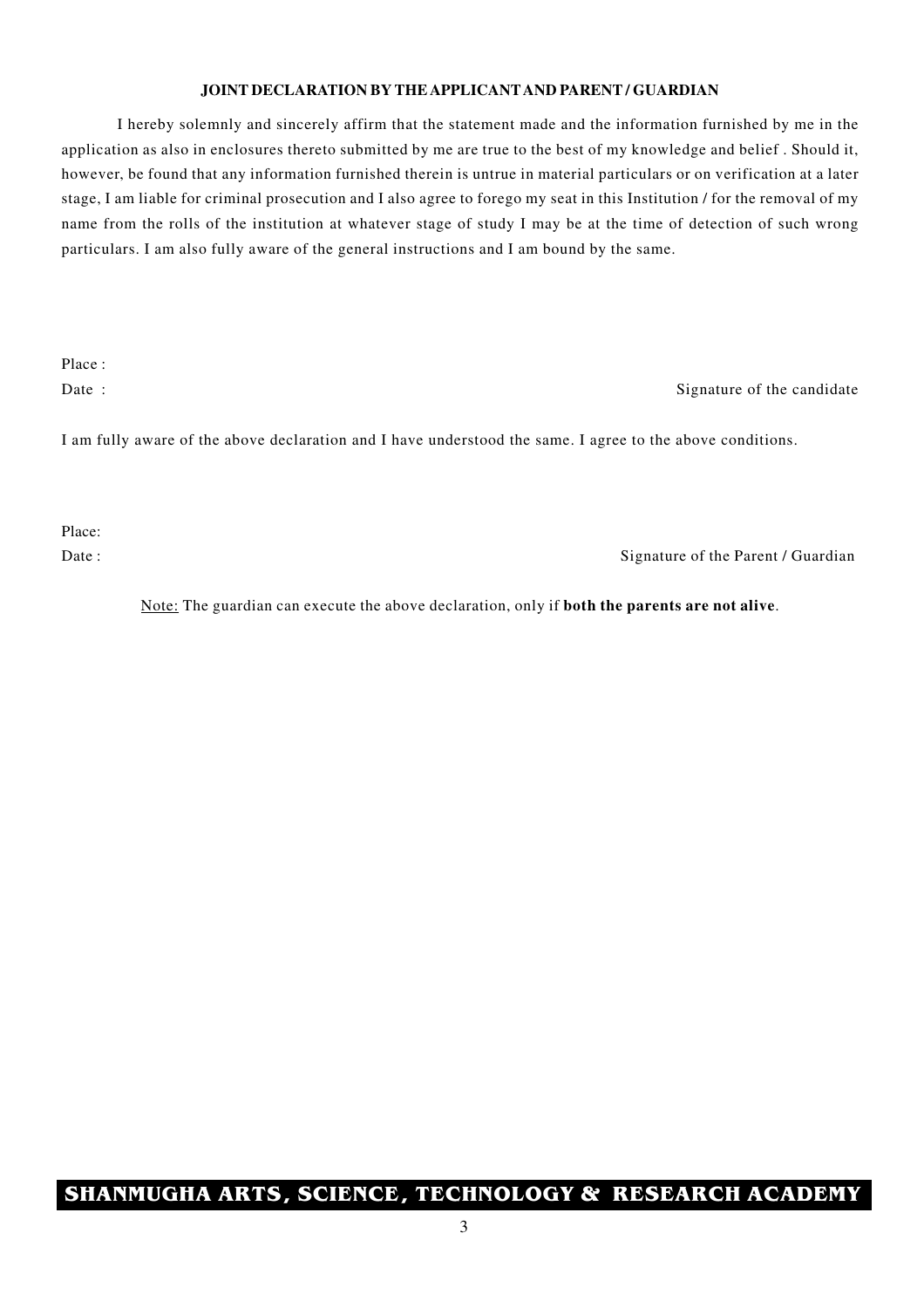BLANK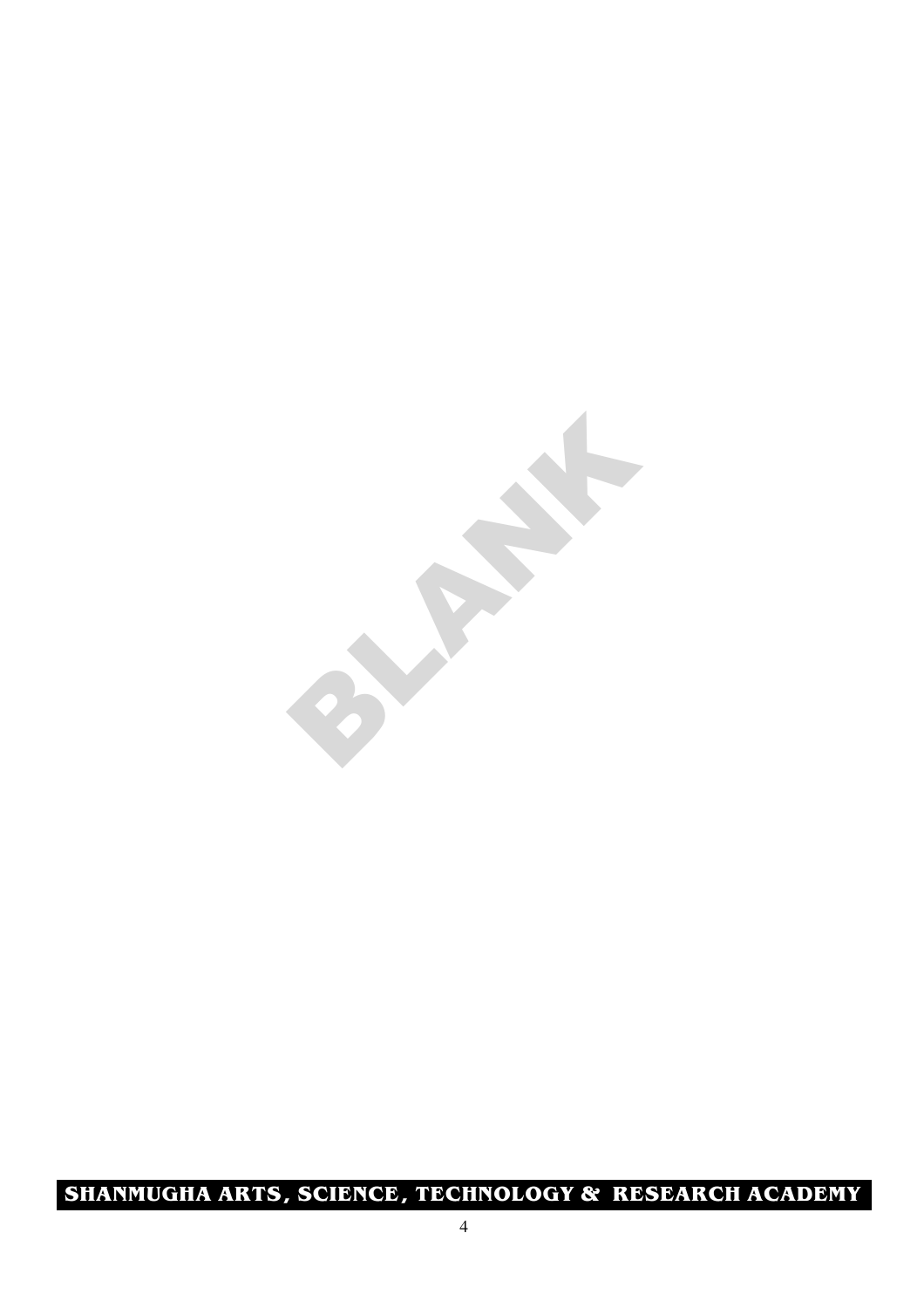

**B.Optom. Programme Degree Admission 2019 - 20** 

Application No. Register No. (Office use only):

|                                                      |                                      |              | (TO BE FILLED BY THE APPLICANT IN CAPITAL LETTERS) |                                        |
|------------------------------------------------------|--------------------------------------|--------------|----------------------------------------------------|----------------------------------------|
|                                                      |                                      |              | Aadhaar No.                                        |                                        |
| Sex                                                  |                                      |              | <b>Nationality</b>                                 |                                        |
| Date of Birth                                        |                                      |              | Name of the Religion                               |                                        |
| <b>Father's Name</b>                                 |                                      |              | Name of the Caste                                  |                                        |
| <b>Mother's Name</b>                                 |                                      |              | Community                                          | : BC/OBC/MBC/DNC/SC/ST/OC              |
| <b>Guardian's Name</b>                               |                                      |              |                                                    |                                        |
|                                                      |                                      |              | <b>State</b>                                       |                                        |
| Occupation of the Father/Guardian: Govt.     Private |                                      |              | <b>Occupation of Mother</b>                        | Private  <br>$:$ Govt. $\vert$ $\vert$ |
|                                                      | Name of the Organisation             |              | Name of the Organisation                           |                                        |
| <b>Designation</b>                                   |                                      |              | <b>Designation</b>                                 |                                        |
|                                                      |                                      |              | <b>Mother's Annual Income</b>                      |                                        |
| <b>Communication Address</b>                         |                                      |              |                                                    |                                        |
|                                                      |                                      |              |                                                    |                                        |
|                                                      | Ph. No.: With STD Code               |              |                                                    |                                        |
|                                                      |                                      |              |                                                    |                                        |
|                                                      | (Parent)                             | (Student)    | Student's E-mail:                                  |                                        |
|                                                      | <b>Academic Details:</b>             |              |                                                    |                                        |
|                                                      |                                      |              |                                                    |                                        |
|                                                      |                                      |              |                                                    |                                        |
|                                                      |                                      |              |                                                    |                                        |
|                                                      |                                      |              |                                                    |                                        |
|                                                      | <b>Details regarding NEET - 2019</b> |              |                                                    |                                        |
|                                                      |                                      |              |                                                    |                                        |
|                                                      |                                      |              |                                                    |                                        |
|                                                      |                                      |              |                                                    |                                        |
|                                                      | Affix                                | Affix        | Affix                                              | Affix                                  |
|                                                      | Student's                            | Father's     | Mother's                                           | Guardian's                             |
|                                                      | Photo                                | Photo        | Photo                                              | Photo                                  |
|                                                      | (Compulsory)                         | (Compulsory) | (Compulsory)                                       |                                        |

Signature of the Student Signature of the Parent Signature of the Guardian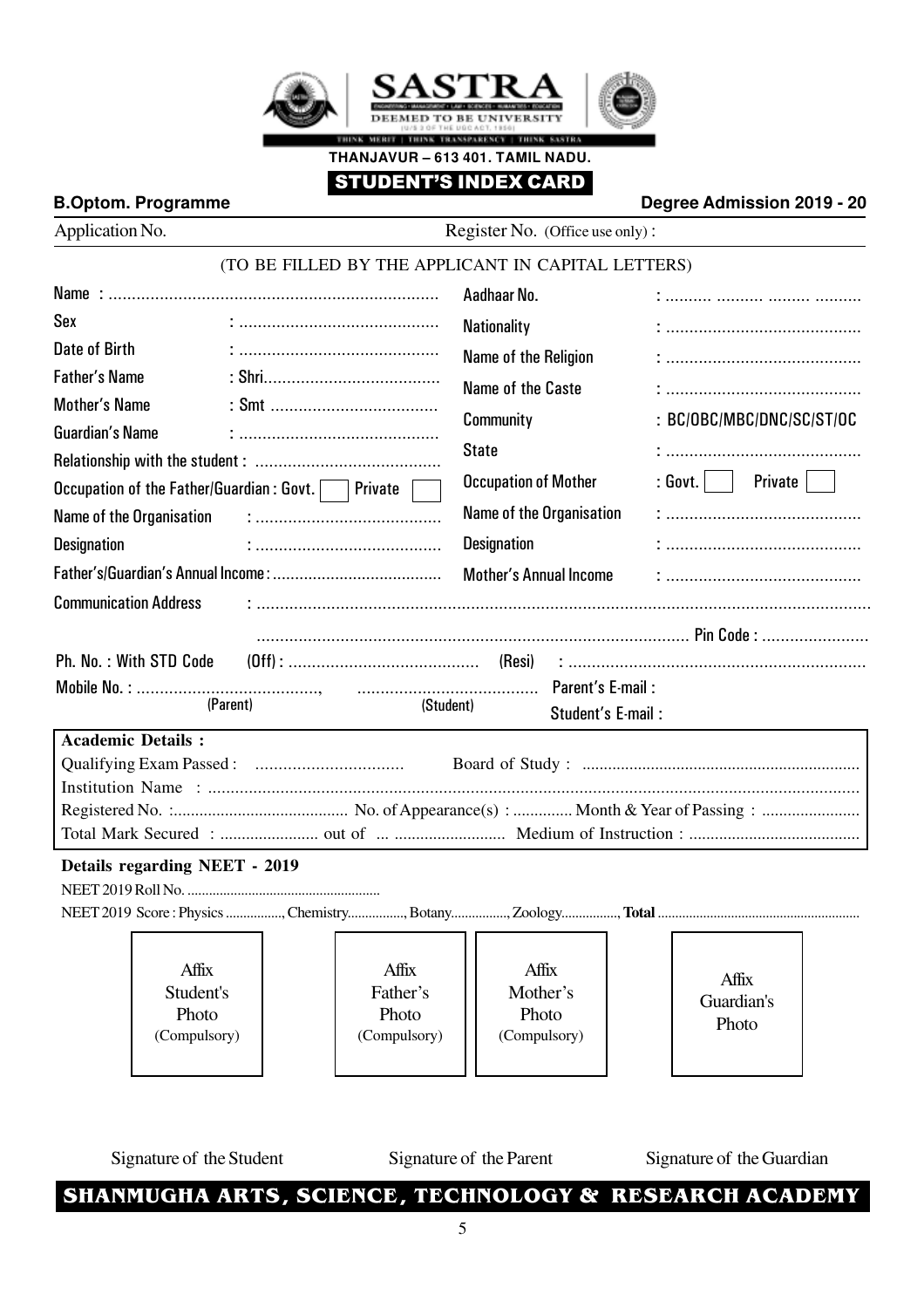BLANK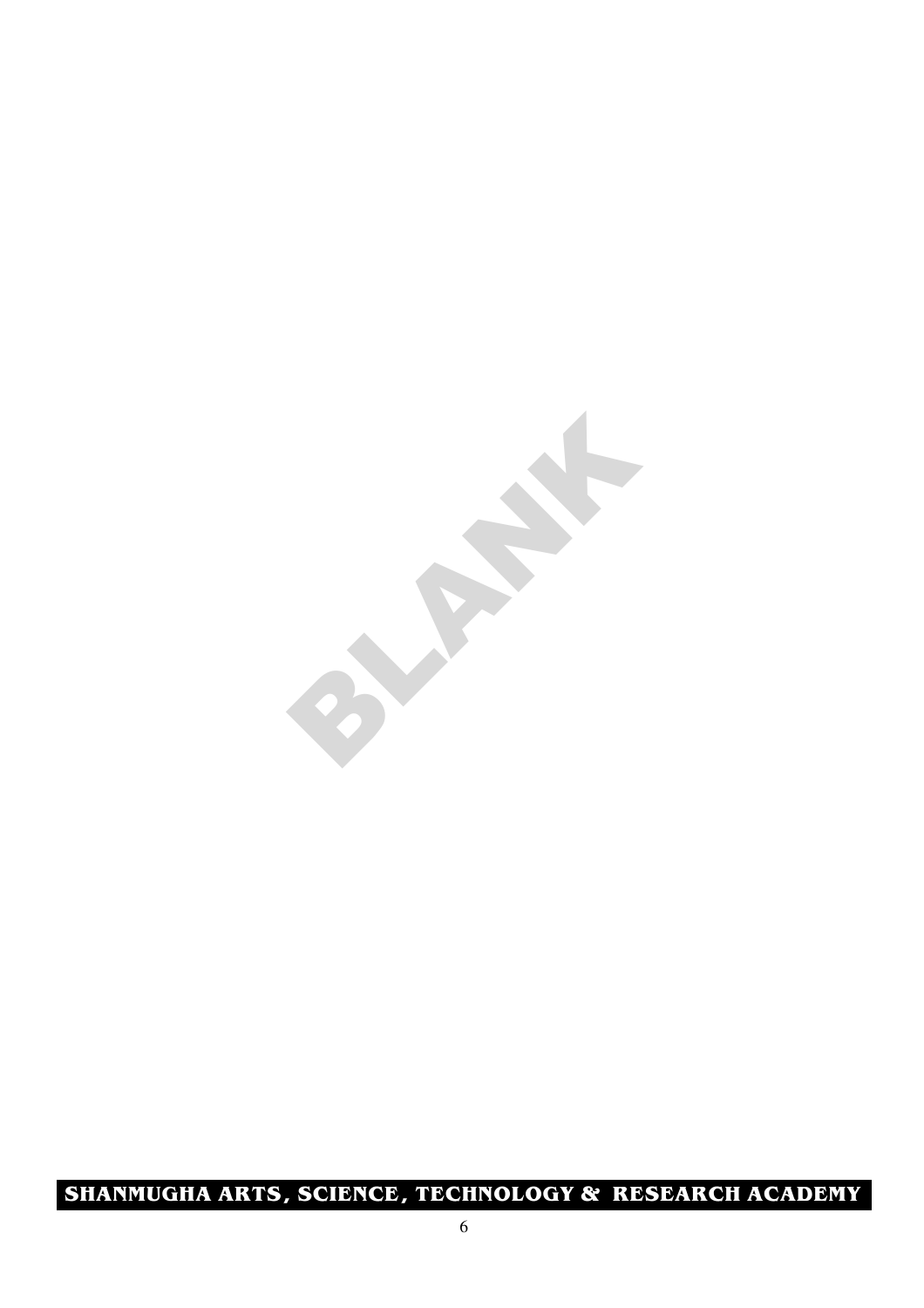#### **GENERAL INSTRUCTIONS**

- 1. The name you provide will appear identically on all official documents.
- 2. Indicate your permanent address. Your permanent address is a stable address, which will be valid for a long period of time. This is the address where you may be reached, even if your mailing address changes. Indicate the phone number, residence & mobile number, fax number and the email address.
- 3. Indicate your qualifying examination passed, year of passing, register number, number of appearances and the marks obtained in the qualifying examinations. **Photocopies of the mark sheet, NEET Score card should be enclosed.**
- 4. Fees once paid will not be refunded under any circumstances after the commencement of classes. The candidate should pay the entire programme fee minus whatever has been already paid, if he / she discontinues the programme any time after the closure of admission.
- 5. SASTRA reserves its right not to conduct a programme, if the response is poor.
- 6. SASTRA wishes that there be no dispute on any account. However, if there is any dispute the jurisdiction will be Thanjavur, Tamil Nadu and only through appropriate Forum. No third party intervention will be entertained under any circumstances.
- 7. Ragging is a cognizable offence and any form of ragging either inside or outside the campus is totally prohibited. Indulging in ragging will result in expulsion from the University and / or imprisonment upto three years and / or fine up to Rs.25,000/-.
- 8. Last date for submission of completed application form for B.Optom. programme is **June14, 2019 (6.00 p.m.).**

#### **B.Optom. Programme :**

The B.Optom. Programme offered by SASTRA University in collaboration with the Elite School of Optometry, **Sankara Nethralaya,** Unit of Medical Research Foundation is a **four year programme** designed to create professionally trained optometrists for the healthcare - sector. The student will spend the first two years at SASTRA University and the next two years at the Medical Research Foundation, **Sankara Nethralaya.** Emphasis on clinical training and internships along with strong foundation in basic and applied optometric courses are the hallmarks of this programme. This is in addition to two practice schools during the programme at the Medical Research Foundation. SASTRA University, being one among the top universities in India and known for its innovation and excellence in education, is well connected with society at large, has naturally appreciated the need for quality optometrists for India. Elite School of Optometry – **Sankara Nethralaya**, the first school of optometry in India started in the year 1985, has been the dream destination for Optometry across the country. With 100% employment for all the graduates, students also have options to pursue higher studies or embark on entrepreneurial ventures. About 40% of the undergraduates pursue higher studies in India or abroad and around 15% of the graduates opted for doctoral studies. The integration of the infrastructural and intellectual strengths of these two institutions will contribute to the pool of skilled optometrists and vision scientists to the healthcare - sector.